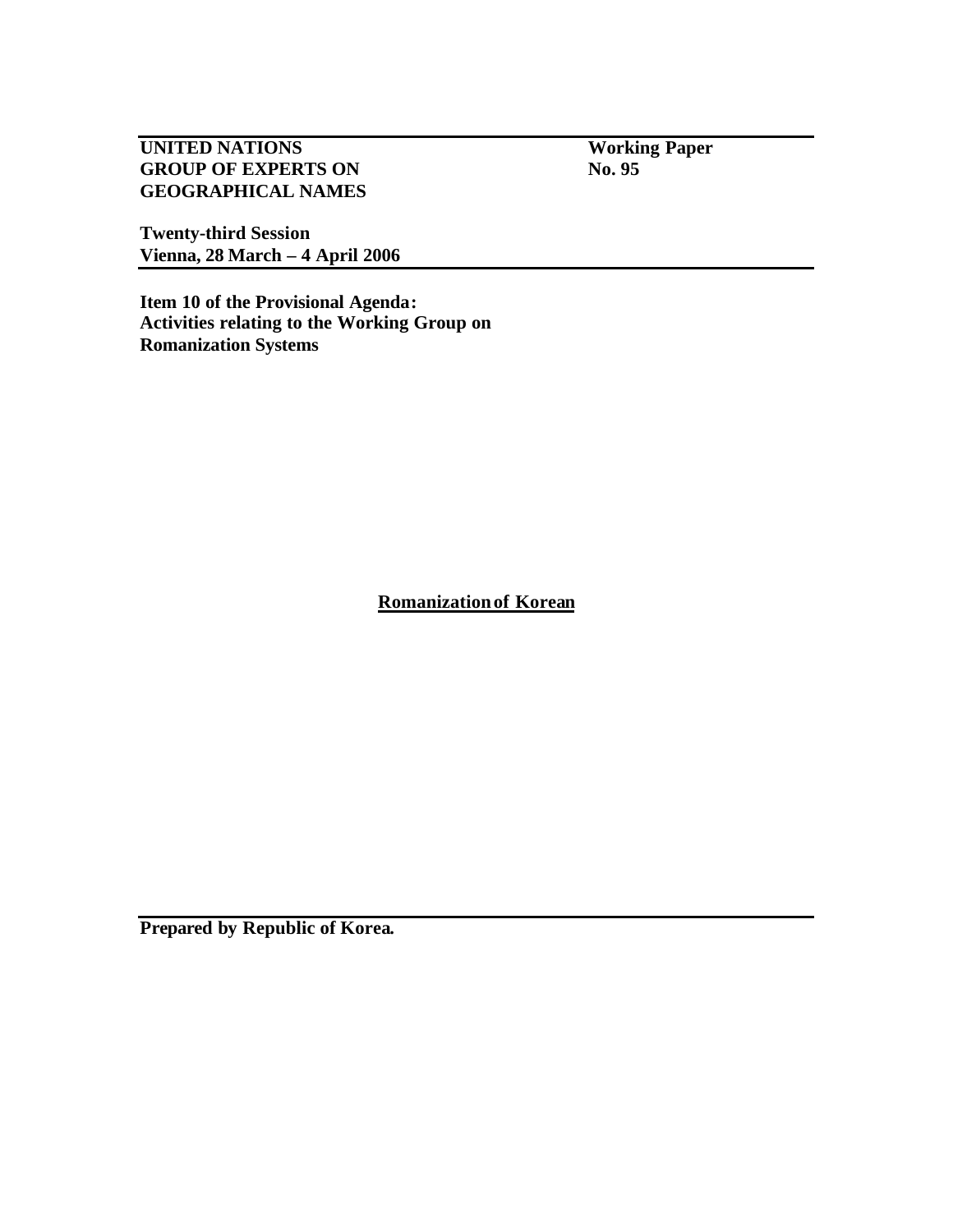**Contents** 

- I. Preface
- II. Reason for enacting the new Romanization orthography
- $III.$  Main details of the new orthography
- IV. Efforts to unify the languages of ROK and DPKO

Attachment: The Romanization of Korean

## 1. Preface

On July 7, 2000, the Korean government (Ministry of Culture  $&$  Tourism) instituted a new Romanization orthography. A system of romanizing the Korean language had originally been created around 1900, when Korea became known to the Western world. As many as ten different orthographies have been introduced since then, but the most internationally known is the McCune-Reischauer system(MR system) that was devised in 1939 by Americans George M. McCune and Edwin O. Reischauer.

The MR system was, however, not easily accepted in Korea. A romanization system that suited the Korean view was preferred and more widely used. Starting in 1984, the Korean government made efforts to adopt and disseminate the MR system as the official orthography of the nation, but to no avail. As such, the Korean government created an orthographic system that fully reflected the characteristics of the Korean language, and adopted it as the official Korean Romanization system.

Since 2000, all official romanization in Korea has been based on the new system. All signs, including road signs, train station names, and books published in a foreign language abide by the new system.

## 2. Reason for enacting the new Romanization orthography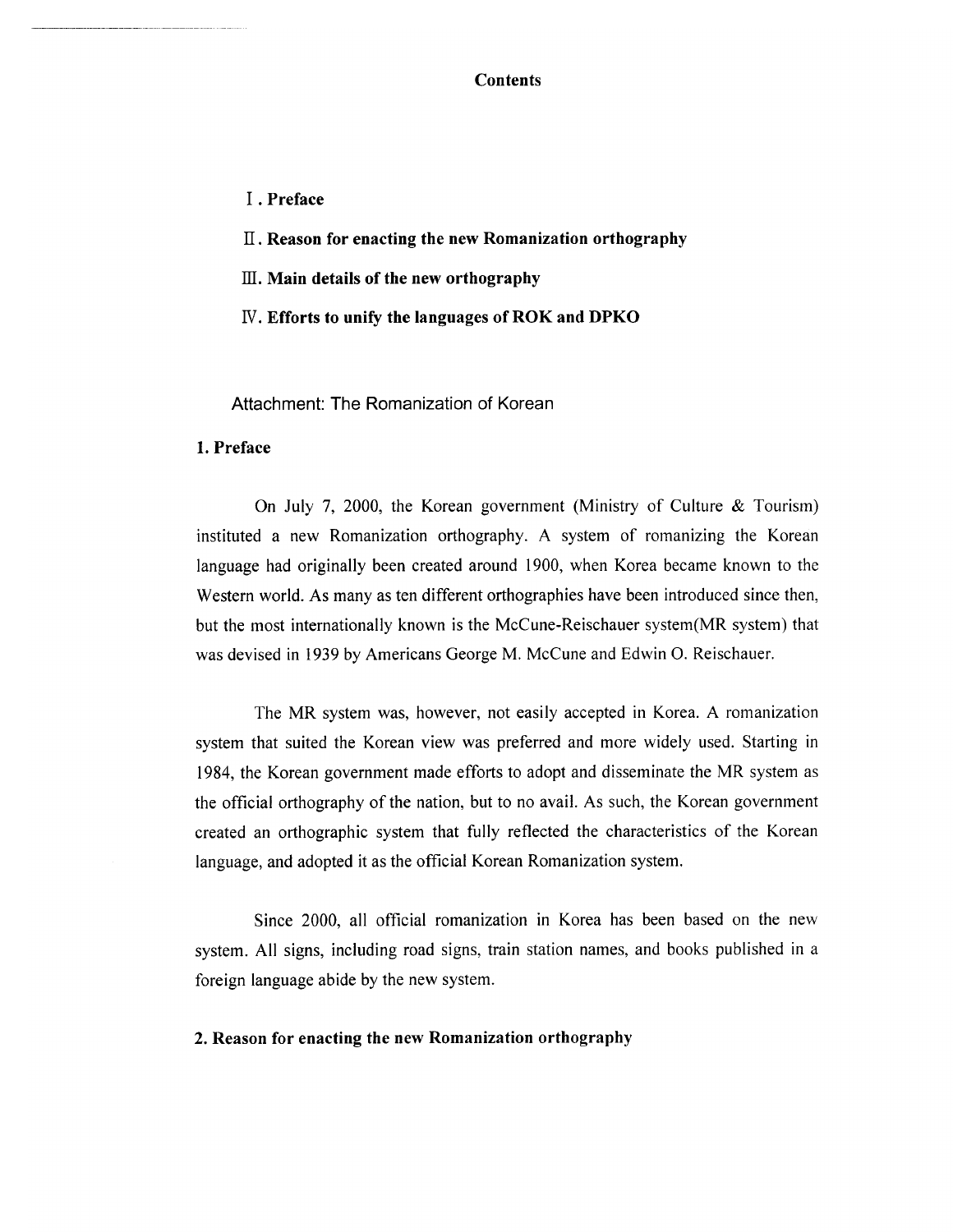The Korean government determined that the failure of its ten-year effort to disseminate the MR system across the nation was due to shortcomings inherent in the MR system. The government therefore instituted the new orthography after realing that Koreans could not be persuaded to use a system that did not incorporate important characteristics of the Korean language. The problems of the MR system can be summarized as the following:

### **(1) Use of diacritical marks**

There are 40 different sounds in the Korean language (19 consonants and 21 vowels), but there are only 26 letters in the Roman alphabet. As such, some sounds in the Korean language need to be distinguished using diacritical marks or by combining two or more Roman characters. The MR system stipulates the use of diacritical marks: Korean vowels `-i' and `-~-' are differentiated by using a breve, as in  $\circ$  and o. Consonants 1,  $1=1$ ,  $A'$  and are differentiated by using an apostrophe  $(')$ , as in k, t, p, ch, and k', t', p', ch'.

Diacritical marks were frequently omitted because of the inconvenience in directly typing in or searching for the marks on computers. When diacritical marks are omitted, however, Korean sounds that are actually different are written in the same way. For example, ' <sup>o</sup> ' *(Yeongsuk)* and *(Yongsuk)* were both written as Yongsuk, and  $\lim_{\Omega \to \Gamma}$  *(Jeongju)* and  $\lim_{\Omega \to \Gamma}$  *(Cheongju)* were also both written as Chongju. Showing the distinction between different Korean characters was impossible with the MR system, which is why Koreans rejected it.

#### **(2) Different romanization between voiced sounds and voiceless sounds**

The MR system of differentiating voiced sounds and voiceless sounds in the Korean language is meaningless. A consonant, which is usually a voiceless sound, is pronounced as a voiced sound when it is placed between voiced sounds, but Koreans rarely recognize this difference.

However, the MR system draws this distinction and stipulates that sounds, which are actually recognized by Koreans to be the same, be written differently. For example, the two  $\Delta$ <sup>'</sup> sounds in '71j  $\Delta$ ' *(Jeju)* are the same to Koreans, but the MR system romanizes this word as `Cheju': the front A is written as *ch,* and the latter A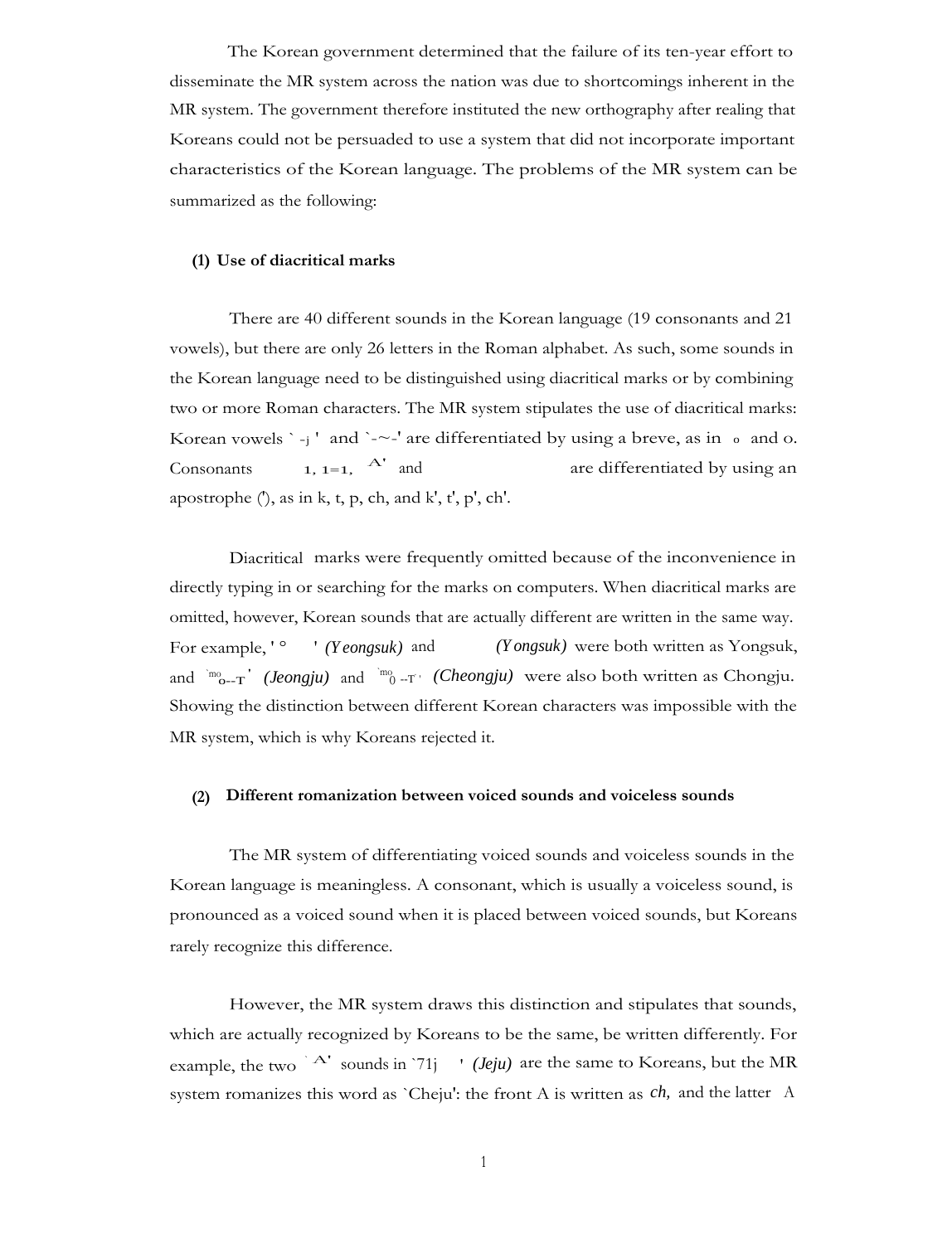as j. Koreans did not understand why such a distinction was made, and therefore did not adhere to this orthography.

## **3. Main details of the new orthography**

# **(1) Removal of diacritical marks**

Vowels that were romanized using a breve are written instead by combining Roman characters.

| Vowel    | <b>MR</b><br>orthography | New orthography  |
|----------|--------------------------|------------------|
|          |                          | $\left( \right)$ |
| $\Omega$ |                          | Eo               |
|          |                          | П                |
|          |                          | Eu               |

Previously, distinction was made between unaspirated and aspirated sounds through the use of an apostrophe 0. Now, different characters are used instead.

| Consonant    | <b>MR</b><br>orthography, | New orthography |
|--------------|---------------------------|-----------------|
| $/=i$        | k/k'                      | g/k             |
|              | tit'                      | d/t             |
| $1 = 7$ / f- | p/p'                      | b/p             |
|              | ch/ch'                    | j/ch            |

## **(2) Abolishment of the distinction drawn between voiced and voiceless sounds**

Voiced and voiceless sounds, which are pronounced without distinction in the Korean language, are now written using the same Roman characters. For example, both k and g were used to write the same sound  $\mathcal{L}_{1}$  in the past, but now only g is used to express the  $\degree$  1  $\degree$  sound, while k is used for  $\degree$  9  $\degree$ .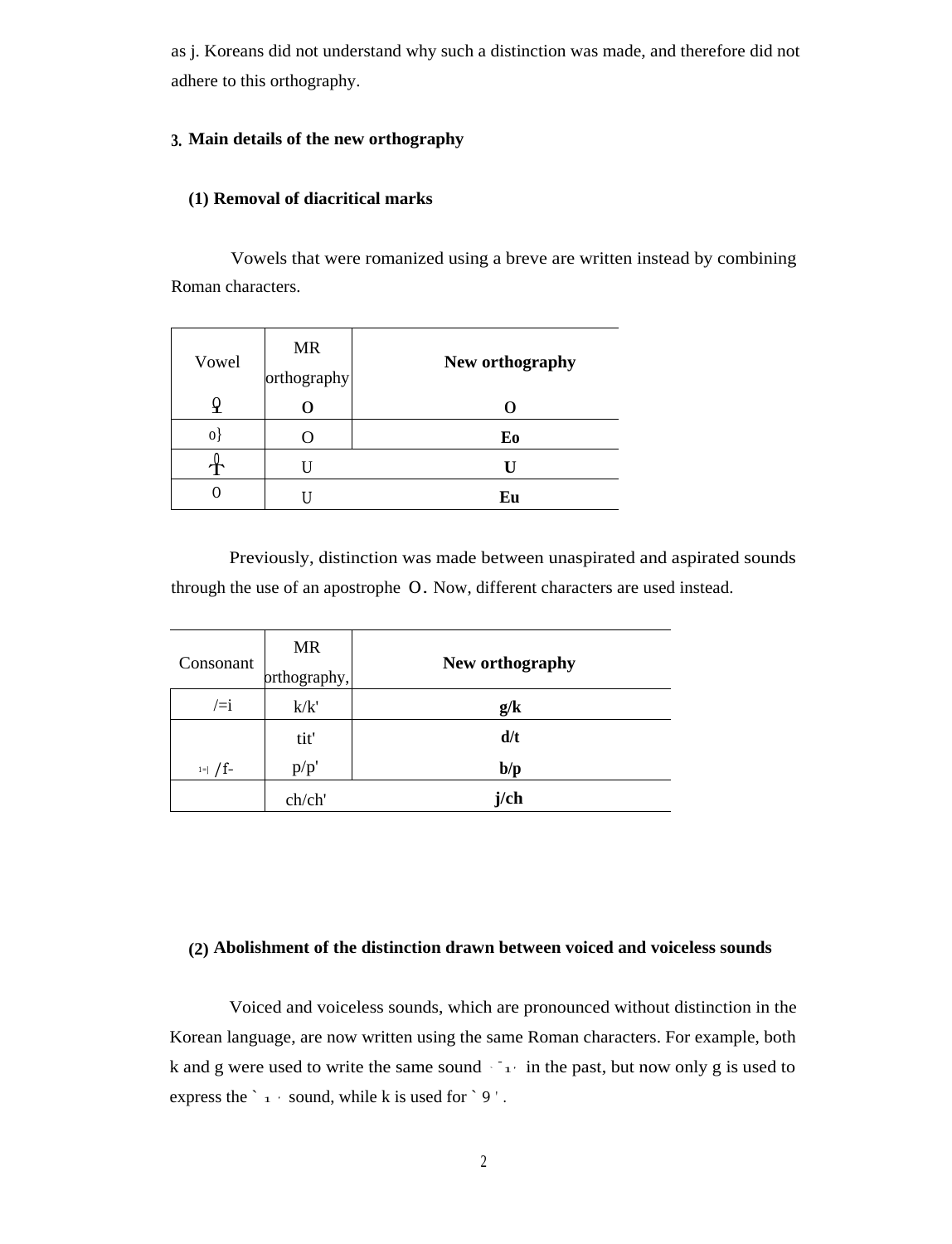#### **4. Efforts to unify the languages of ROK and DPRK**

The linguists of the Republic of Korea(ROK) and the Democratic People's Republic of Korea(DPRK)have been discussing the matter of unifying the languages of the two nations since the 1990s. Since 2001 especially, top-level organizations in both countries for language policies — the National Institute of the Korean Language in ROK and the Linguistic Research Center of the Academy of Social Sciences in DPRK — have met to discuss linguistic standards, including Roman orthography. As a result, the two parties reached an agreement in 2005 to publish a `unified dictionary,' merging the languages of the two nations.

Currently, they are conducting joint research projects on various dialects and detailed discussions on the matter of unifying standards for the dictionary compilation. No detailed agreement has been reached between the two Koreas regarding the Roman orthography as yet, but it is predicted that continued discussions between the two parties will lead to a mutually acceptable method of unification in Romanization. [The End]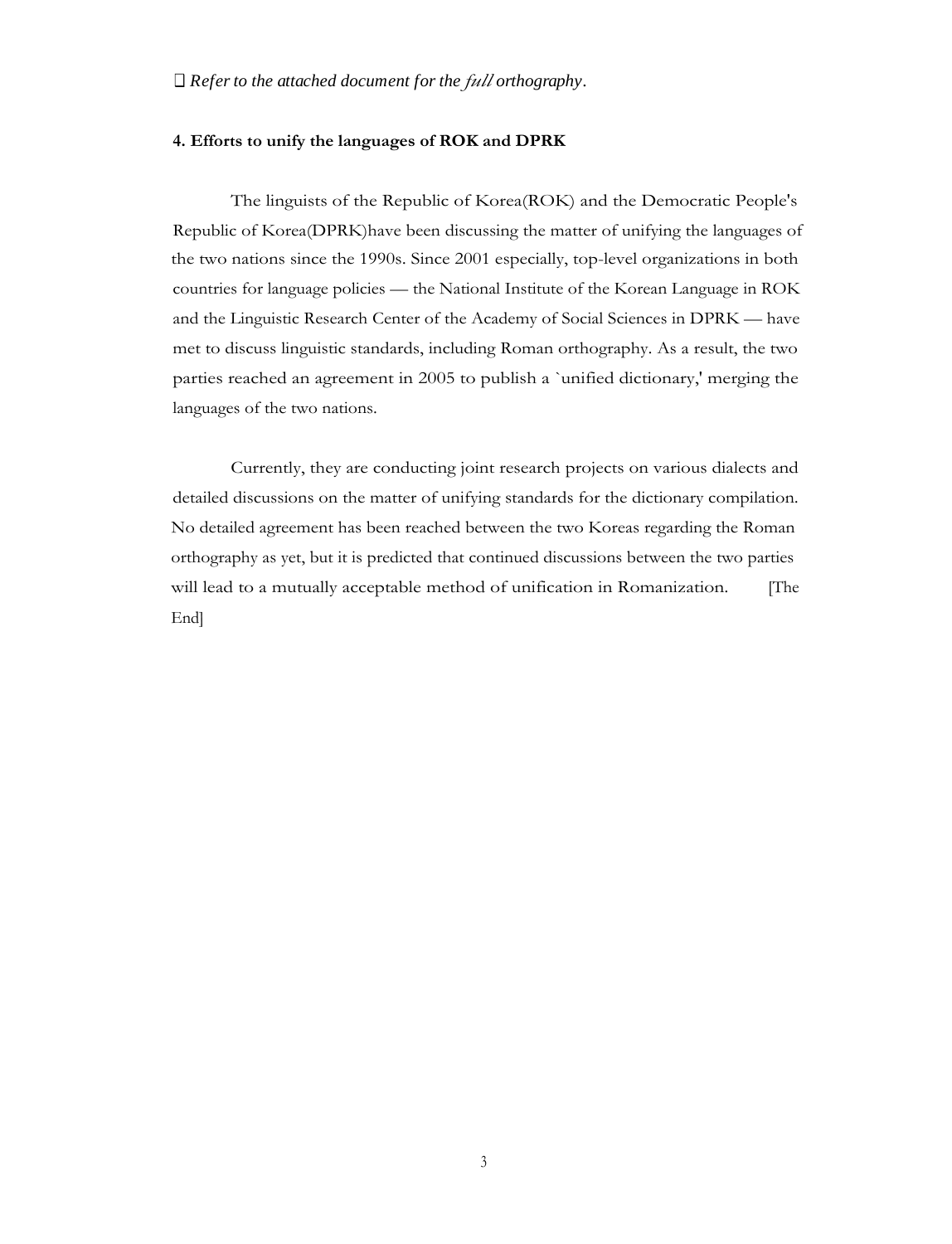[Attachment]

## **The Romanization of Korean**

(Ministry of Culture and Tourism proclamation No. 2000-8)

- 1. Basic Principles of Romanization
	- (1) Romanization is based on standard Korean pronunciation.
	- (2) Symbols other than Roman letters are avoided to the greatest extent possible.
- 2. Summary of the Romanization System
	- (1) Vowels are transcribed as follows:

| simple vowels |    |  |  |    |  |    |                       |    |        |
|---------------|----|--|--|----|--|----|-----------------------|----|--------|
|               |    |  |  |    |  |    | $\tilde{\phantom{a}}$ |    | $\sim$ |
| a             | eo |  |  | eu |  | ae | e                     | oe | W1     |

•diphthongs

|    |                                                                                                        | Tr | – li | $_{11}$   1}   ~N   -r] |  | $\sqrt{111}$ |  |
|----|--------------------------------------------------------------------------------------------------------|----|------|-------------------------|--|--------------|--|
| ya | $  \text{ yeo}  $ yo $  \text{ yu}  $ yae $  \text{ ye}  $ wa $  \text{ was}  $ wo $  \text{ we}  $ ui |    |      |                         |  |              |  |

Note  $1: -I$  is transcribed as *ui*, even when pronounced as . Note 2 : Long vowels are not reflected in Romanization.

(2) Consonants are transcribed as follows:

. plosives(stops)

|                                                                  |  |  | $C \mid C \mid E \mid b \mid$ |  |
|------------------------------------------------------------------|--|--|-------------------------------|--|
| $g, k \mid kk \mid k \mid d, t \mid tt \mid t \mid b, p \mid pp$ |  |  |                               |  |

• affricates

fricatives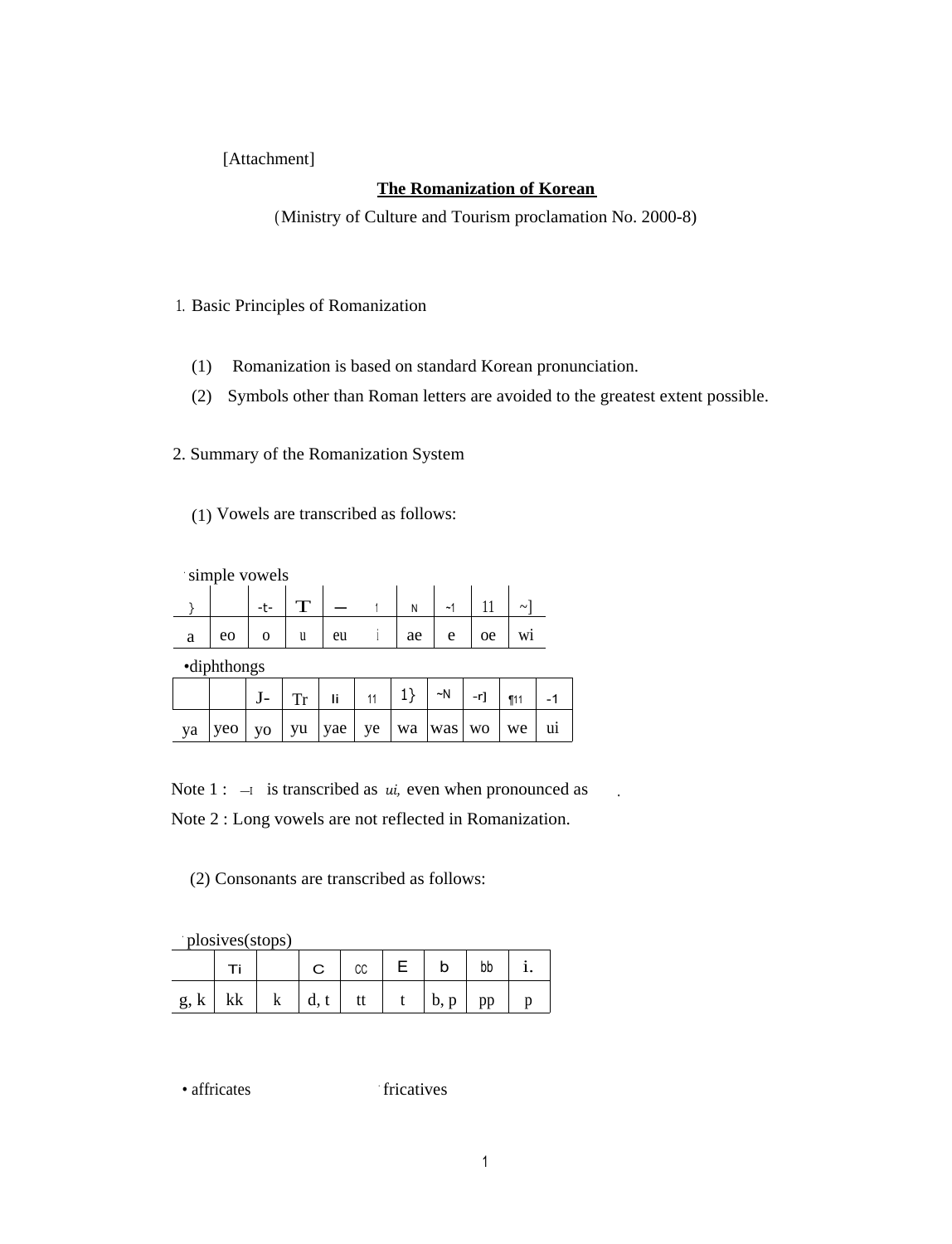|   |        |    |         | A AA | O |
|---|--------|----|---------|------|---|
|   | jj.    | ch | s       | SS   | h |
|   | nasals |    | liquids |      |   |
| L | GI     | ∩  | z       |      |   |
| n |        | ng |         |      |   |

Note 1 : The sounds  $1, E$ , and  $\equiv$  are transcribed respectively as g, d, and b when they appear before a vowel; they are transcribed as *k, t,* and *p* when followed by another consonant or form the final sound of a word. (They are Romanized as pronunciation in

 $[$  ]•)

| e.g.    |                                      |         |          |                 |
|---------|--------------------------------------|---------|----------|-----------------|
| $7 - 1$ |                                      | Gumi    | $\Omega$ |                 |
|         | $\circ$                              | Baegam  |          | Yeongdong       |
|         |                                      |         |          | Okcheon         |
|         |                                      | Hapdeok |          |                 |
|         | $\sim$ 1                             |         |          | Hobeop          |
|         |                                      | Wolgot  |          | $[==]$ beotkkot |
|         | $\mathsf{P} \restriction \mathsf{P}$ | Hanbat  |          |                 |

Note 2 : is transcribed as r when followed by a vowel, and as l when followed by a consonant or when appearing at the end of a word. is transcribed as *ll.*

e.g.

|          | .721 Guri | $1A$ It           |     | Seorak                        |
|----------|-----------|-------------------|-----|-------------------------------|
|          | Chilgok   |                   |     | Imsil                         |
| $\Omega$ | Ulleung   | $\mathrm{^{E}Hf}$ | [EH | <sub>offl</sub> Daegwallyeong |

### 3. Special Provisions for Romanization

- (1) When Korean sound values change as in the following cases, the results of those changes are Romanized as follows:
- A. The case of assimilation of adjacent consonants

e.g.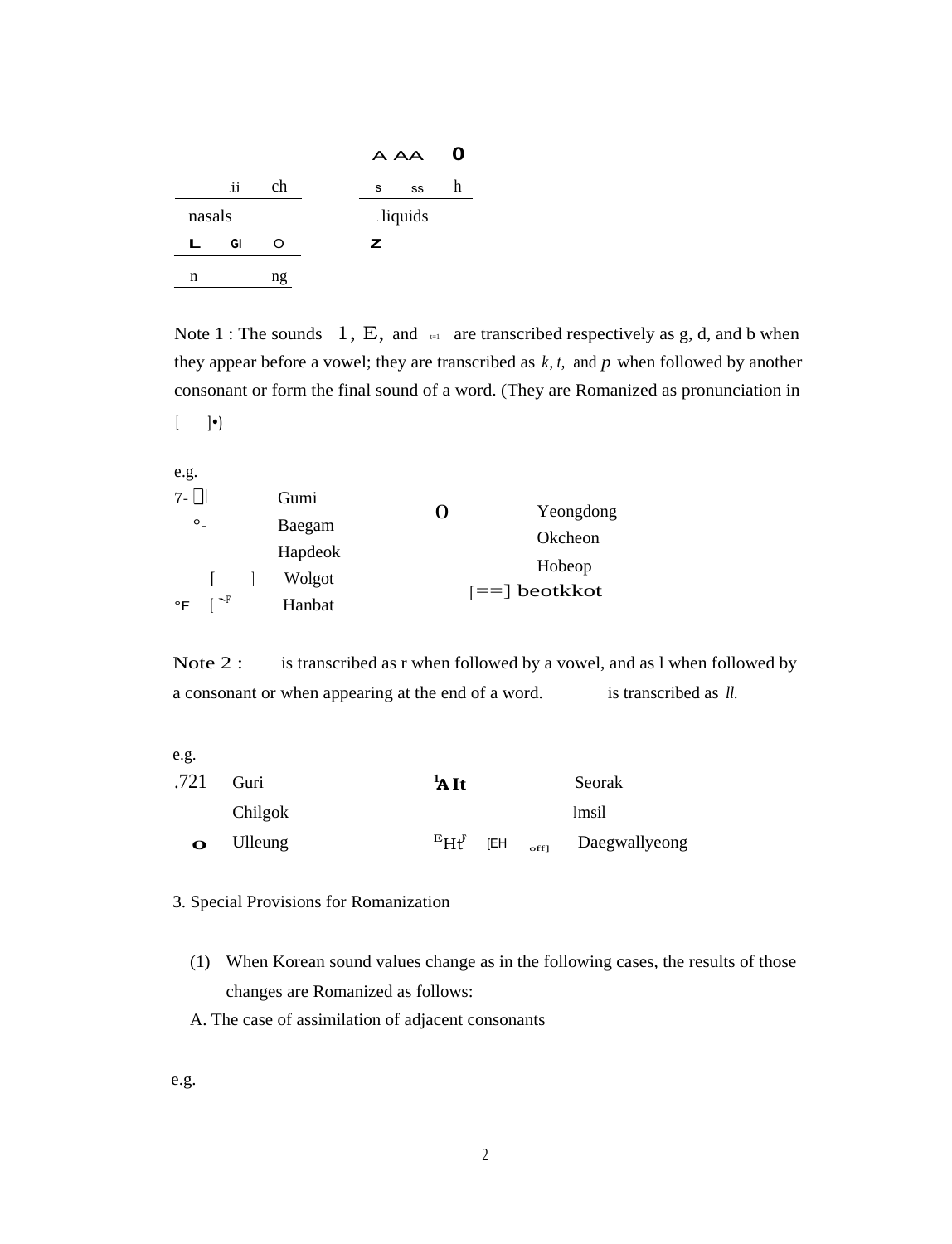| $109$ g <sub>11</sub> $\sigma_1$ | Baengma         |                                 | Sinmunno  |
|----------------------------------|-----------------|---------------------------------|-----------|
| $k$ . $[g, ]$                    | Jongno          | $\mathrm{cl}_{\mathbf{z1}}$ [\$ | Wangsimni |
| $LN$ ['A 21]                     | <b>Byeollae</b> | $\sim$ 2E]                      | Silla     |

B. The case of the epenthetic l- and E.

e.g.  $\frac{g}{2}$ -01'[o-LI]  $\mathbf{v}$ [ $\mathbf{z}^k$ ] Hangnyeoul allyak

C. Cases of palatalization

e.g.  $_{\mathrm{off}}$ 01[o[1.7Cl] haedoji  $01$ [71- 1] gachi  $\%$ <sup>o</sup><sub>l</sub><sup>l</sup>4[D ICI•] machida

D. Cases where <sup>-1</sup> c, H, and are adjacent to

e.g.

| $Za[$ <sup>Y</sup> a]           | joko   | $V$ CI $\bullet$ <sup>E</sup> F | nota  |
|---------------------------------|--------|---------------------------------|-------|
| $~\sim$ 0 $~$ [7Cf II $~\sim$ ] | japyeo | $\sum_{i=1}^{i}$ XI[LI•1]       | nachi |

However, aspirated sounds are not reflected in case of nouns where -s follows -1, c, and H, as in the examples below.

e.g.

 $3i'$ 

```
Jiphyeonjeon
Mukho
```
Note: Tense (or glottalized) sounds are not reflected in cases where morphemes are compounded, as in the examples below.

e.g.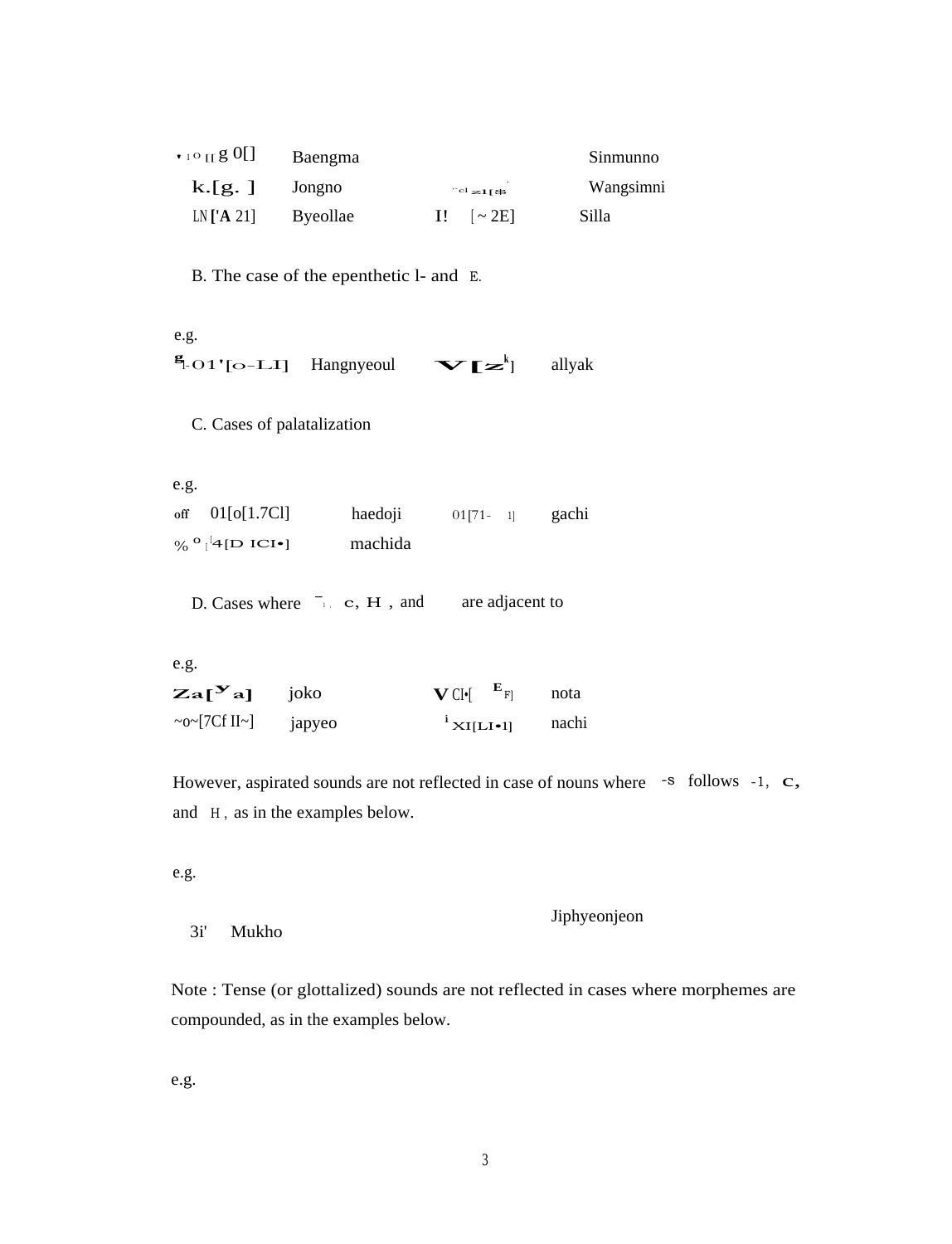|                      | Apgujeong | $\sim\sim$                | $\sigma^{\text{L}}$ | Nakdonggang |
|----------------------|-----------|---------------------------|---------------------|-------------|
|                      | Jukbyeon  |                           | $E_{\mu}$           | Nakseongdae |
| $\mathbf{\$\sim o$}$ | Hapjeong  | $\mathbf{g}_{\mathbf{O}}$ |                     | Paldang     |
| dg<br>Н              | saetbyeol | LE                        |                     | Ulsan       |

(2) When there is the possibility of confusion in pronunciation, a hyphen " - " may be used.

e.g.

| Jung-ang                                            | $'L^{\sharp}$ EH              | Ban-gudae |
|-----------------------------------------------------|-------------------------------|-----------|
| $\mathsf{Aid} \circ \mathbf{Se}\text{-}\mathbf{un}$ | $_{\mathrm{off}}$ $\circ$ CI{ | Hae-undae |

(3) The first letter is capitalized in proper names.

| e.g.             |              |  |                     |
|------------------|--------------|--|---------------------|
| $T$ <sup>E</sup> | <b>Busan</b> |  | $\mathbf{g}$ Sejong |

(4) Personal names are written by family name first, followed by a space and the given name. In principle, syllables in given names are not separated by hyphen, but the use of a hyphen between syllables is permitted.

### e.g.

° I **o**of Min Yongha (Min Yong-ha)

**o**LI- El Song Nari (Song Na-ri)

(~1 Assimilated sound changes between syllables in given names are not transcribed.

e.g.

LE g Han Boknam (Han Bok-nam)

Lf Hong Bitna (Hong Bit-na)

Romanization of family names will be determined separately.

 $(5)$  Administrative units such as  $A_{1}$ , F,  $\circ$ ,  $B_{1}$ , W<sub> $\sim$ </sub>, and <sup>7f</sup> are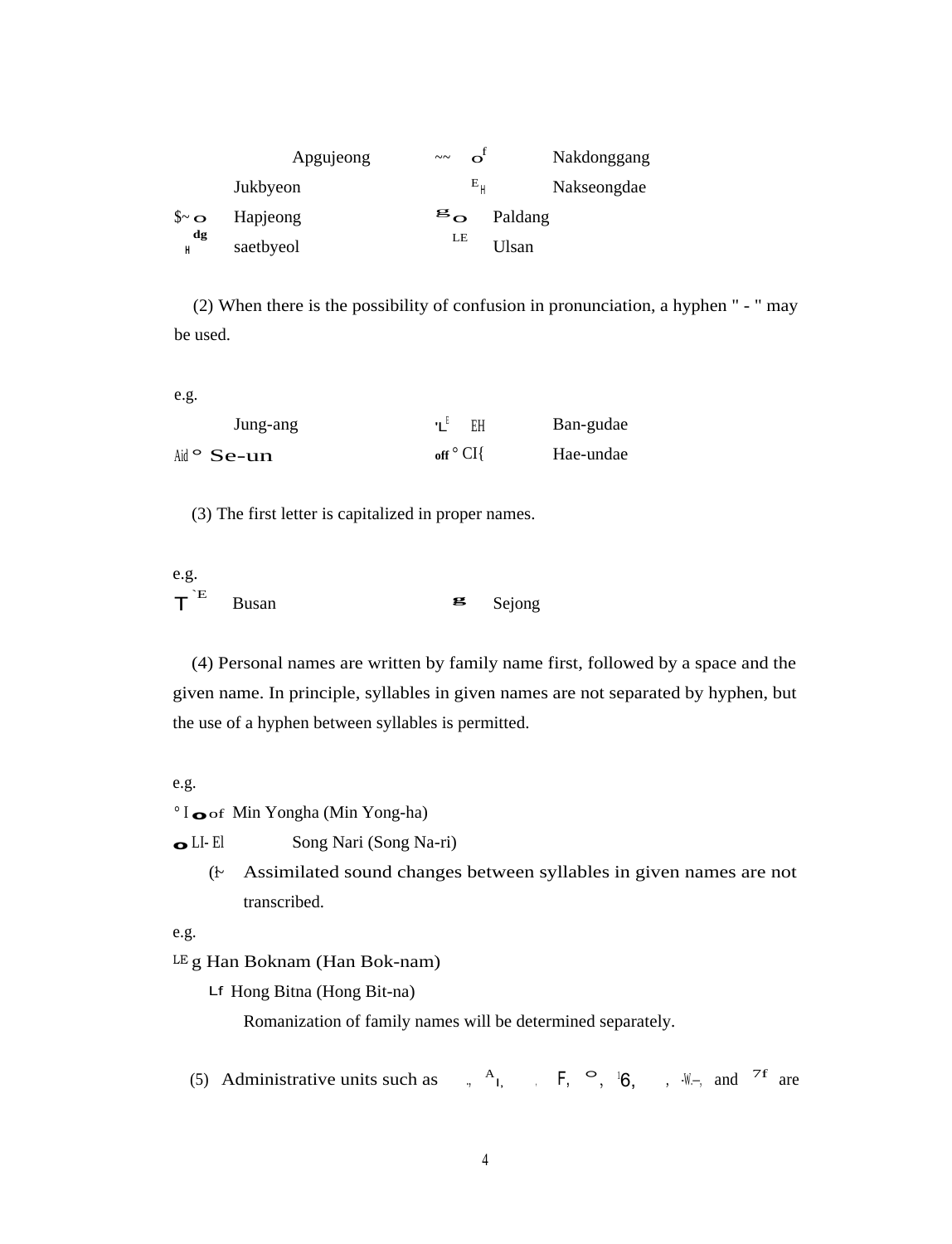transcribed respectively as *do, si, gun, gu, eup, myeon, ri, dong,* and *ga,* and are preceded by a hyphen. Assimilated sound changes before and after the hyphen are not reflected in Romanization.

e.g.  $\textbf{\$O}_{\text{f}E}$ . Chungcheongbuk-do  $\int_{S}$  Jeju-do ... ...  $\int_{\parallel T}$  $\left\vert \frac{\mathbf{L}^{\prime}}{-\mathbf{r}}\right\vert$  AI Uijeongbu-si **<sup>o</sup>** -r 1 Yangju-gun E**o** Dobong-gu Sinchang-eup  $Q<sup>F</sup>$   $Q<sup>F</sup>$ Samjuk-myeon Inwang-ri  $0_L^{\dagger}$  0 인왕리 Dangsan-dong 봉천 1동 Bongcheon 1(il)-dong 종로 2가 Jongno 2(i)-ga €I741 37[ Toegyero 3(sam)-ga Note : Terms for administrative units such as  $A_1$ , <sup>o</sup> may be omitted.

| e.g.                                  |          |           |
|---------------------------------------|----------|-----------|
| $\mathsf{O} \mathsf{T}^{\mathsf{A}'}$ | Cheongju | Hampyeong |
| Tr $a^{\circ}$                        | Sunchang |           |

(6) Names of geographic features, cultural properties, and man-made structures may be written without hyphens.

| e.g.                                   |                                            |               |                    |
|----------------------------------------|--------------------------------------------|---------------|--------------------|
| $E_{\rm HI}$                           | Namsan                                     | 속리산           | Songnisan          |
| $\mathbf{O}_{\mathbf{O}}^{\mathbf{O}}$ | Geumgang                                   | 독도            | Dokdo              |
|                                        | Gyeongbokgung                              |               | To T Muryangsujeon |
|                                        | <sup>o</sup> J f. <sub>[E</sub> Yeonhwagyo | $-1$ $1$      | Geungnakjeon       |
|                                        | $\sigma$ al XI Anapji                      | LFLF $\Omega$ | Namhansanseong     |
|                                        | $sE$ CN Hwarangdae                         | N.<br>Al-     | Bulguksa           |
|                                        | $AF$ Hyeonchungsa                          |               | Dongnimmun         |
|                                        |                                            |               |                    |